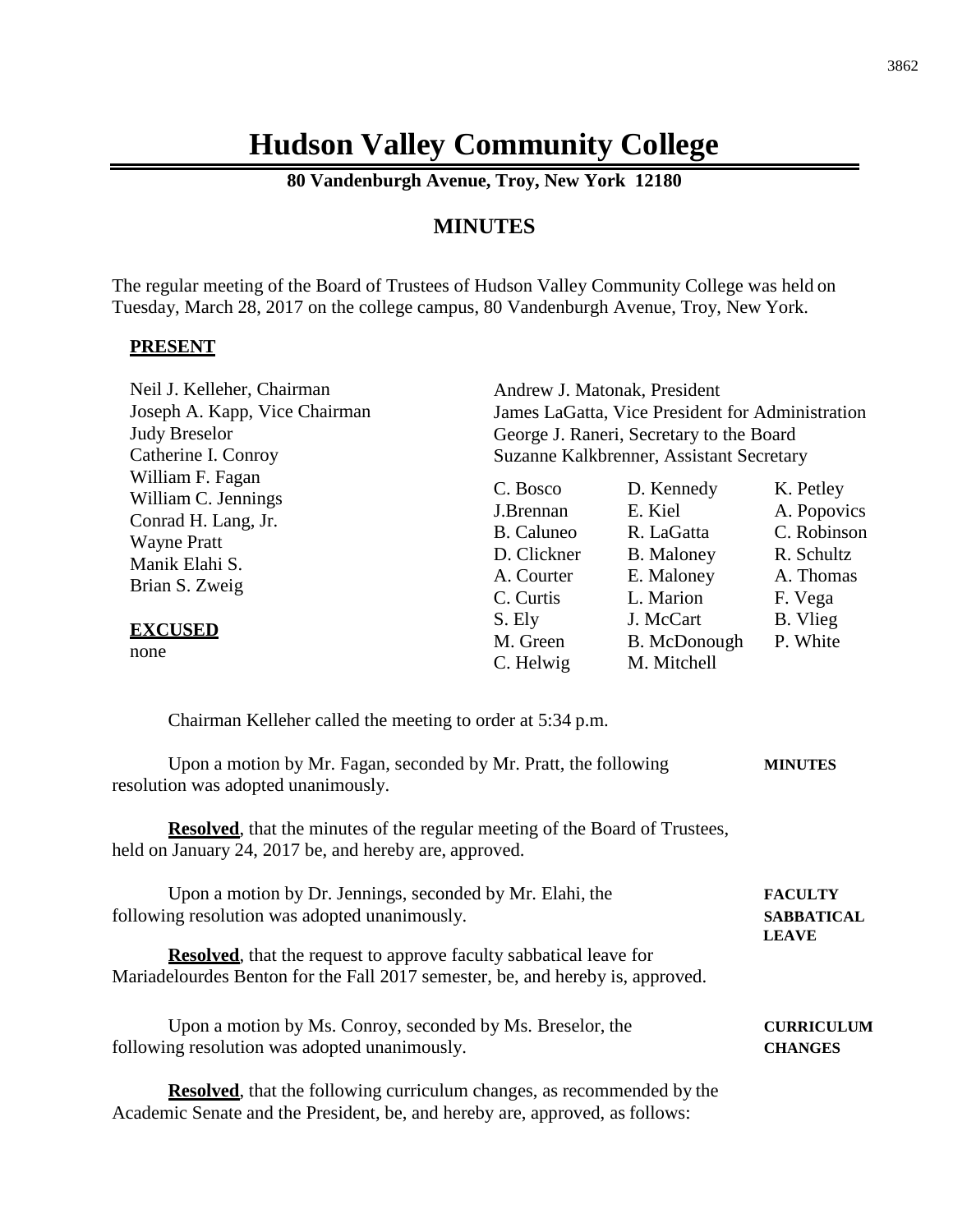# *A. Digital Marketing A.A.S. Degree, Fall 2018*

These changes will provide students with more appropriate course offerings, allowing them to acquire skills more suitable to industry skill set requirements in this field

| <b>Current:</b>                         | New:                                        |
|-----------------------------------------|---------------------------------------------|
| (3) Restricted English Elective         | (2) Restricted English Elective             |
| $ENGL 102 - English Composition II or$  | $ENGL 102 - English Composition II$ or      |
| ENGL 125 - Public Speaking              | ENGL 104 - English Composition II:          |
|                                         | Writing about Literature or                 |
|                                         | ENGL 137 – Writing for the Media            |
| <b>Current:</b>                         | New:                                        |
| (4) Marketing Elective                  | (5) Marketing Elective                      |
|                                         | Recommend MKTG 216, CMPT 115.               |
|                                         | Any ACTG, BADM, CISS, CMPT,                 |
|                                         | ENTR, MKTG course with permission by        |
|                                         | the department chairperson.                 |
| <b>Current:</b>                         | New:                                        |
| (3) Science Elective, recommended any   | No Science elective                         |
| three-credit Science course             |                                             |
| <b>Current:</b>                         | New:                                        |
| BADM 290 - Internship or MKTG 290 -     | (4) Restricted Business Elective $-3$       |
| Internship $-3$ credits                 | credits                                     |
|                                         | Recommend BADM 290/MKTG 290.                |
|                                         | Other courses ACTG 110, ACTG 120,           |
|                                         | BADM 110, BADM 111, BADM 207,               |
|                                         | BADM 208, BADM 221, CMPT 115,               |
|                                         | MKTG 216 with permission by the             |
|                                         | department chairperson.                     |
| <b>Current:</b>                         | New:                                        |
| $(2)$ Restricted Economics Elective – 3 | $ECON$ 100 – Principles of                  |
| credits                                 | Macroeconomics $-3$ credits and             |
|                                         | $ECON$ 101 – Principles of                  |
|                                         | Microeconomics $-3$ credits                 |
| <b>Current:</b>                         | New:                                        |
| Restricted Arts Elective $-3$ credits   | <b>SUNY General Education Arts Elective</b> |
| DART 110, DART 115, DART 120            | $(AR) - 3$ credits.                         |
|                                         | (3) Any SUNY General Education Arts         |
|                                         | course.                                     |
|                                         | Recommend DART 110, DART 115,               |
|                                         | DART 120, ARTS 100, ARTS 107,               |
|                                         | ARTS 110, ARTS 129, ARTS 133, ARTS          |
|                                         | 135, ARTS 202, ARTS 205, ARTS 270,          |
|                                         | ARTS 272, ARTS 273, ENGL 220.               |
|                                         |                                             |

# *B. Health Information Management and Technology A.A.S. Degree, Fall 2017*

There has been a push for electronic records nationally and our program had seen significant growth for several years. More recently there has been a push from students for certification. We have aligned our program with the standards for AAPC certification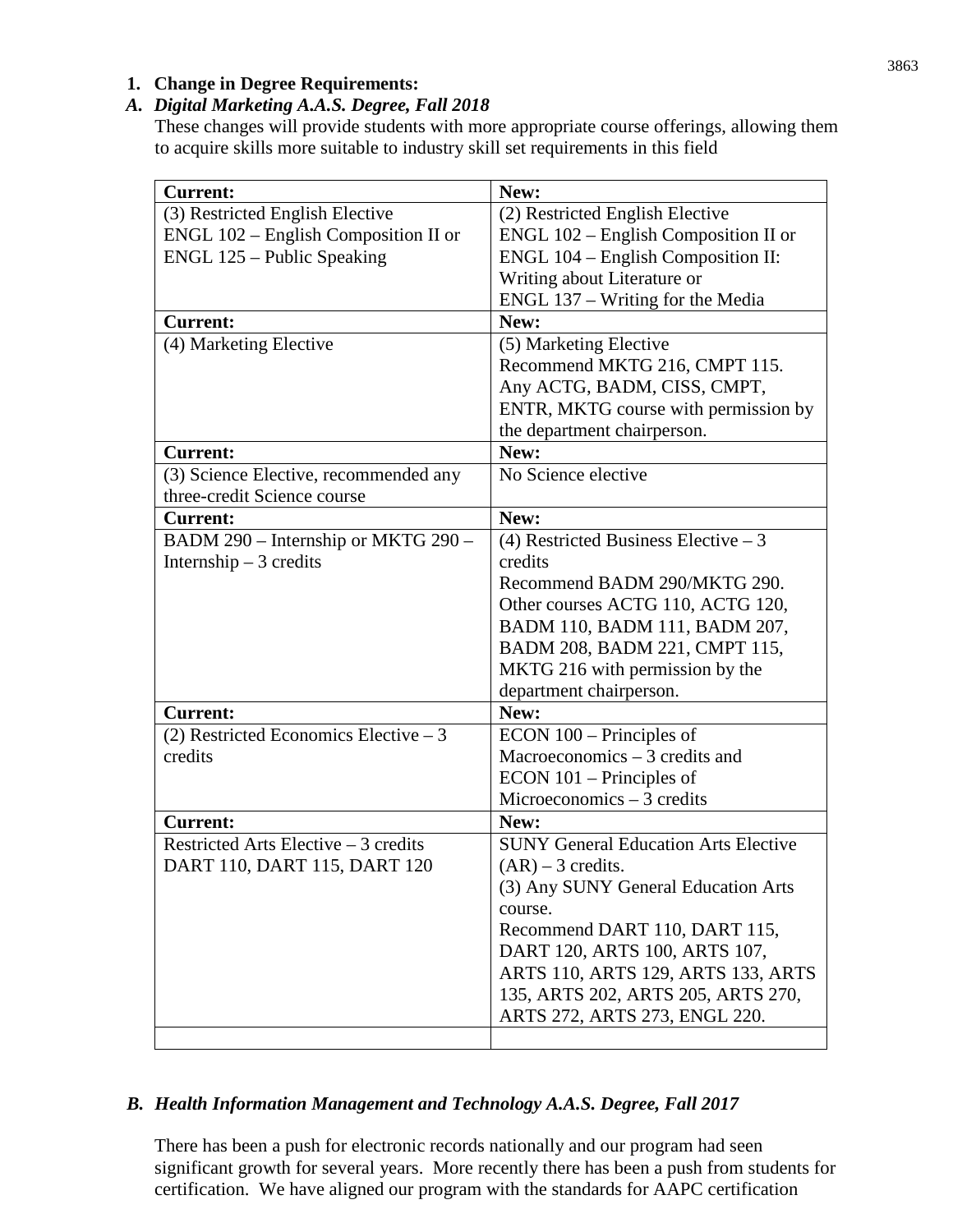(American Association of Professional Coders). The department has created new courses to align the curriculum with the AAPC Certified Professional Coders curriculum which is delivered in a one semester format.

#### **NEW COURSES:**

#### *a. HITC 110 – Medical Coding. 6 credit hours; Fall 2017*

The student will learn principles of medical coding related to the three mail code books: CPT, ICD-10-CM code set, and HCPCS level II. The course is recommended to anyone who is preparing for a career in medical coding for a physician's office, and strongly recommended for anyone who is preparing for American Academic of Professional Coders (AAPC) Certified Professional Coder (CPC) certification examination.

### *b. HITC 200 – Medical Billing, Insurance and Health Record Review. 4 credit hours; Spring 2018*

Students will explore the practical applications of medical coding relative to delivery system, health insurance and reimbursement mechanisms. Students will work with both inpatient and outpatient claim forms to gain knowledge of the billing process. However, emphasis will be placed on coding in the outpatient setting. Students will investigate various third-party carriers (government and commercial) and will examine different reimbursement methods including DRGs, APCs, RBRVSs, chargemasters, coding compliance as well as the importance of encoding and grouping software. Health records will be analyzed in order to properly fill out insurance claim forms.

#### *c. HITC 210 – Health Information and Physician Practice Management. 4 credit hours; Spring 2018*

This course serves as a capstone class for those students studying for an A.A.S. in Health Management and Technology and integrates previous course work to present a best practices approach to health information and physician practice management. The course is also recommended for anyone who is preparing for a career in practice management of a physician's office and strongly recommended for anyone who is preparing for the American Academic of Professional Coders' Certified Physician Practice Manager (CPPM) certification examination. Topics include health care business processes and workflow, physician reimbursement, health care revenue cycle management, medical office accounting, health care reform, electronic medical records, IT and interoperability, HIPAA, fraud and abuse, corporate compliance, marketing and business, space planning and operational flows, and business continuity.

| <b>Current:</b>                       | New:                                   |
|---------------------------------------|----------------------------------------|
| HITC 105 – Clinical Office Procedures | HLTH 152, First Aid                    |
| <b>Current:</b>                       | New:                                   |
| <b>Business Elective</b>              | <b>Accounting Elective</b>             |
| <b>Current:</b>                       | New:                                   |
| None                                  | Require BIOL 115 – Medical             |
|                                       | Terminology                            |
| <b>Current:</b>                       | New:                                   |
| BIOL 109 – Biology of the Human       | <b>Restricted Biology Elective</b>     |
| Organism                              | (1) BIOL 109, BIOL 130, BIOL 136,      |
|                                       | BIOL 139, BIOL 230, BIOL 234, BIOL     |
|                                       | 270, BIOL 271                          |
| <b>Current:</b>                       | New:                                   |
| HITC 101 – Medical Record Review,     | Require new course, HITC 200 - Medical |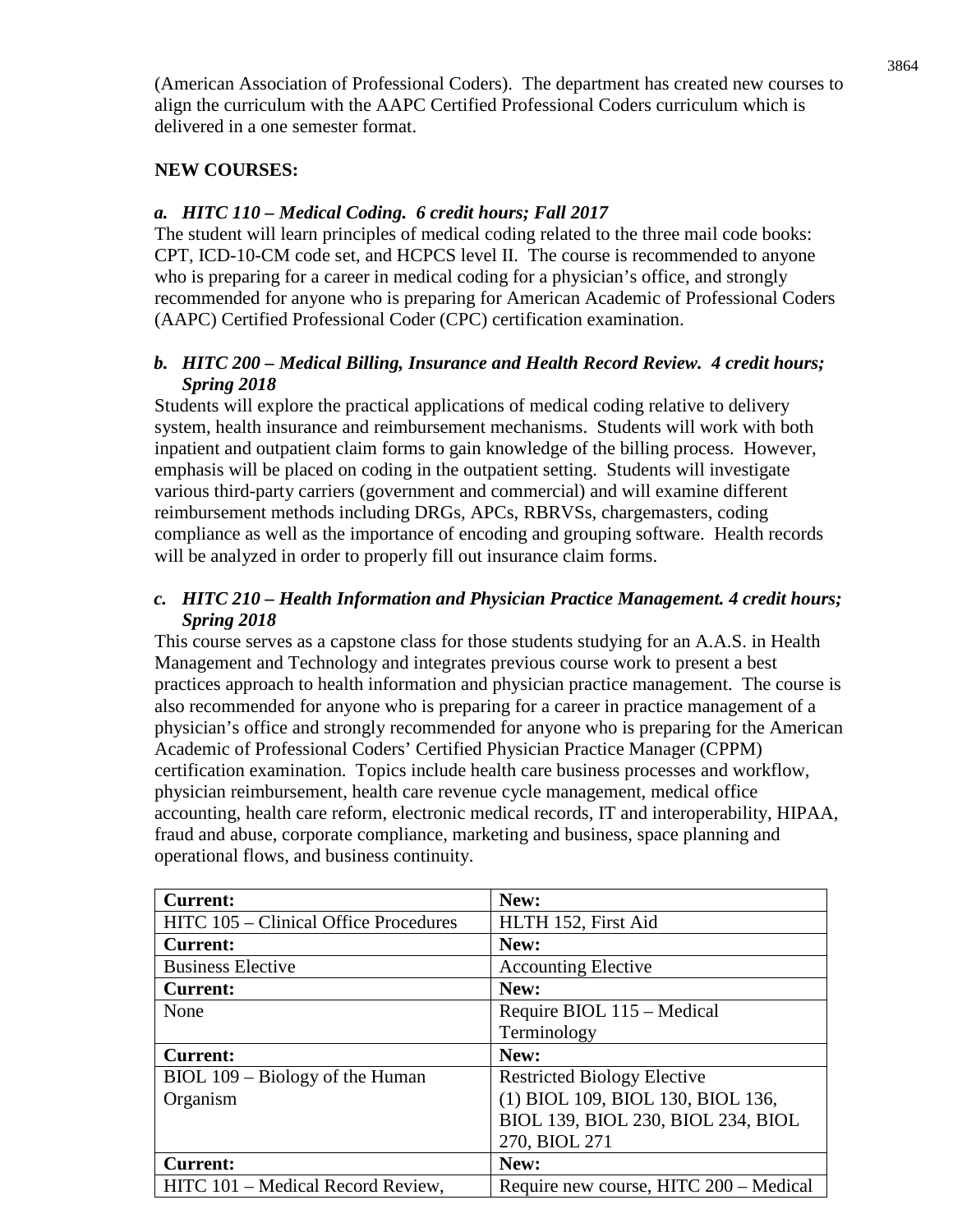| Transcription and Terminology (4-0-4)    | Billing, Insurance and Health Record      |
|------------------------------------------|-------------------------------------------|
|                                          | Review $(4-0-4)$                          |
| <b>Current:</b>                          | New:                                      |
| HITC 103 - Introduction to Medical       | Require new course HITC 110 – Medical     |
| Coding, Health Insurance and             | Coding $(6-0-6)$                          |
| Reimbursement $(2-2-3)$ and HITC $104 -$ |                                           |
| Advanced Medical Coding and              |                                           |
| Reimbursement (3-0-3)                    |                                           |
| <b>Current:</b>                          | New:                                      |
| 62 credits                               | 63 credits                                |
| <b>Current:</b>                          | New:                                      |
| Liberal Arts and Sciences Health Science | Liberal Arts and Sciences Science         |
| Elective                                 | (2) Courses that are designated as HVCC   |
| (2) Recommended courses: BIOL 104,       | Liberal Arts and Sciences BIOL or SSC     |
| BIOL 105, BIOL 120, BIOL 121, BIOL       | PSYC course.                              |
| 125, BIOL 126, BIOL 127, BIOL 207,       |                                           |
| BIOL 230, PSYC 100.                      |                                           |
| <b>Current:</b>                          | New:                                      |
| HITC 107 – Health Information            | Require new course HITC 210 - Health      |
| Management $(3-0-3)$                     | <b>Information and Physician Practice</b> |
|                                          | Management (4-0-4)                        |

Upon a motion by Ms. Breselor, seconded by Dr. Jennings, the **HVCC FOUNDATION** following resolution was adopted unanimously. **FY 2017-18**

**Resolved**, that the request for approval of the Hudson Valley Community **BUDGET** College Foundation, Inc.'s budget for fiscal year 2017-2018, totaling \$2,893,286 in revenues and \$1,672,200 in expenditures, as recommended by the Foundation Board of Directors on January 18, 2017, be, and hereby is, approved.

Upon a motion by Mr. Elahi, seconded by Mr. Fagan, the **HVCC FOUNDATION** following resolution was adopted unanimously. **FY 2015-16 AUDITED**

**Resolved**, that the request for approval of the Hudson Valley Community **STATEMENTS** College Foundation, Inc.'s audited financial statements for the fiscal year ended June 30, 2016, as conducted by UHY, LLP, and as recommended by the Foundation Board of Directors on September 28, 2016, be, and hereby is, approved.

| Upon a motion by Mr. Lang, seconded by Mr. Fagan, the                                                                                                                                                                                                                                                                         | <b>HVCC FOUNDATION—</b> |
|-------------------------------------------------------------------------------------------------------------------------------------------------------------------------------------------------------------------------------------------------------------------------------------------------------------------------------|-------------------------|
| following resolution was adopted unanimously.                                                                                                                                                                                                                                                                                 | <b>APPROVAL OF IRS</b>  |
|                                                                                                                                                                                                                                                                                                                               | <b>FORM 990 FILING</b>  |
| $\mathbf{n}$ and $\mathbf{n}$ and $\mathbf{n}$ and $\mathbf{n}$ is $\mathbf{n}$ and $\mathbf{n}$ and $\mathbf{n}$ and $\mathbf{n}$ and $\mathbf{n}$ and $\mathbf{n}$ and $\mathbf{n}$ and $\mathbf{n}$ and $\mathbf{n}$ and $\mathbf{n}$ and $\mathbf{n}$ and $\mathbf{n}$ and $\mathbf{n}$ and $\mathbf{n}$ and $\mathbf{n}$ |                         |

**Resolved**, that the request to accept the Hudson Valley Community College Foundation, Inc.'s IRS Form 990 for the fiscal year ended June 30, 2016, as prepared by UHY, LLP, and as recommended by the Foundation Board of Directors on March 22, 2017, be, and hereby is, approved.

Upon unanimous motion and second by the entire Board of Trustees, **VICE PRESIDENT** the following resolution was adopted unanimously. **EMERITUS AND**

**Resolved**, that the request for approval to award the titles of **EMERITUS** Vice President Emeritus and Professor Emeritus to James J. LaGatta '67, in recognition of his exemplary and dedicated service to Hudson Valley Community

**OPERATING**

**FINANCIAL**

**PROFESSOR**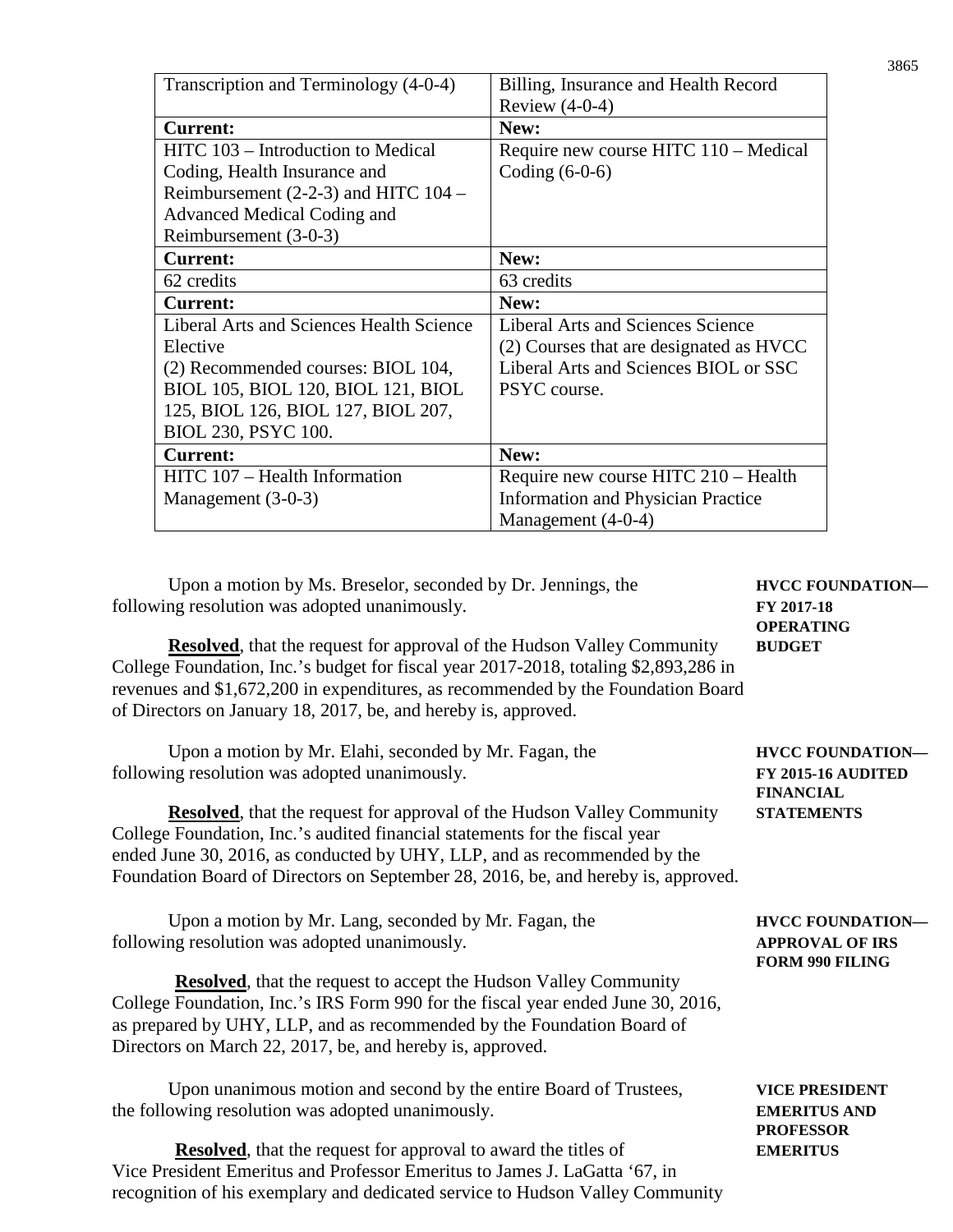College over the past forty-eight (1969-2017) and to extend to him a unanimous vote of thanks on behalf of the college's Board of Trustees and the campus community, be, and hereby is, approved. The resolution shall read as follows:

#### **APPOINTMENT OF JAMES J. LAGATTA AS VICE PRESIDENT EMERITUS AND PROFESSOR EMERITUS OF HUDSON VALLEY COMMUNITY COLLEGE**

**WHEREAS**, James J. LaGatta graduated with an Associate Degree from Hudson Valley Community College in 1967 and transferred to complete his Bachelor's Degree at SUNY Oneonta, and

**WHEREAS**, James J. LaGatta returned to Hudson Valley Community College in 1969 and began a lifetime of unwavering dedication and exemplary service to his alma mater, and

**WHEREAS,** James J. LaGatta enriched the lives of thousands of students through his dedication to excellence in the classroom, serving the Chemistry Department as an Instructor, Assistant Professor, Associate Professor, Professor and Department Chair between 1969 and 1988, and

**WHEREAS**, James J. LaGatta then demonstrated his willingness to take on greater administrative responsibilities and challenges, serving at various times as Dean of Liberal Arts and Sciences; Dean of Business and Public Administration; Dean of Health Sciences; and Vice President for Academic Affairs, between 1988 and 2000, and

**WHEREAS**, in 2000, James J. LaGatta became a member of the Senior Staff, serving first as Deputy to the President and then as the Vice President for Administration and Liaison to the Board of Trustees, and

**WHEREAS,** James J. LaGatta served with distinction in the administrations of Presidents James J. Fitzgibbons; Joseph J. Bulmer; Stephen M. Curtis; John L. Buono; Marco J. Silvestri; and Andrew J. Matonak; all of whom valued his leadership, knowledge, wisdom, and candor, and

**WHEREAS**, James J. LaGatta also supervised, assisted and mentored countless colleagues with that same leadership, knowledge, wisdom, and candor, plus equal measures of firmness, fairness and compassion, and

**WHEREAS**, James J. LaGatta has provided information, insight and guidance to ten Chairmen of the Hudson Valley Community College Board of Trustees, thirty-seven Trustees, forty Student Trustees and three Board Secretaries, and

**WHEREAS**, James J. LaGatta demonstrated his commitment to his community through his nearly two decades of service as the Colonel's Representative for Labor Relations at the Watervliet Arsenal, earning the 1999 Army Achievement Medal for Civilian Service, and

**WHEREAS**, James J. LaGatta's many other honors include the Association on Higher Education and Disability (AHEAD); the Advocate/Educator of the Year from the National Rehabilitation Association; the Disabled Student Service Award of Excellence; and the State University of New York Chancellor's Award for Excellence in Professional Services, as well as membership in both Phi Theta Kappa and Tau Alpha Pi, and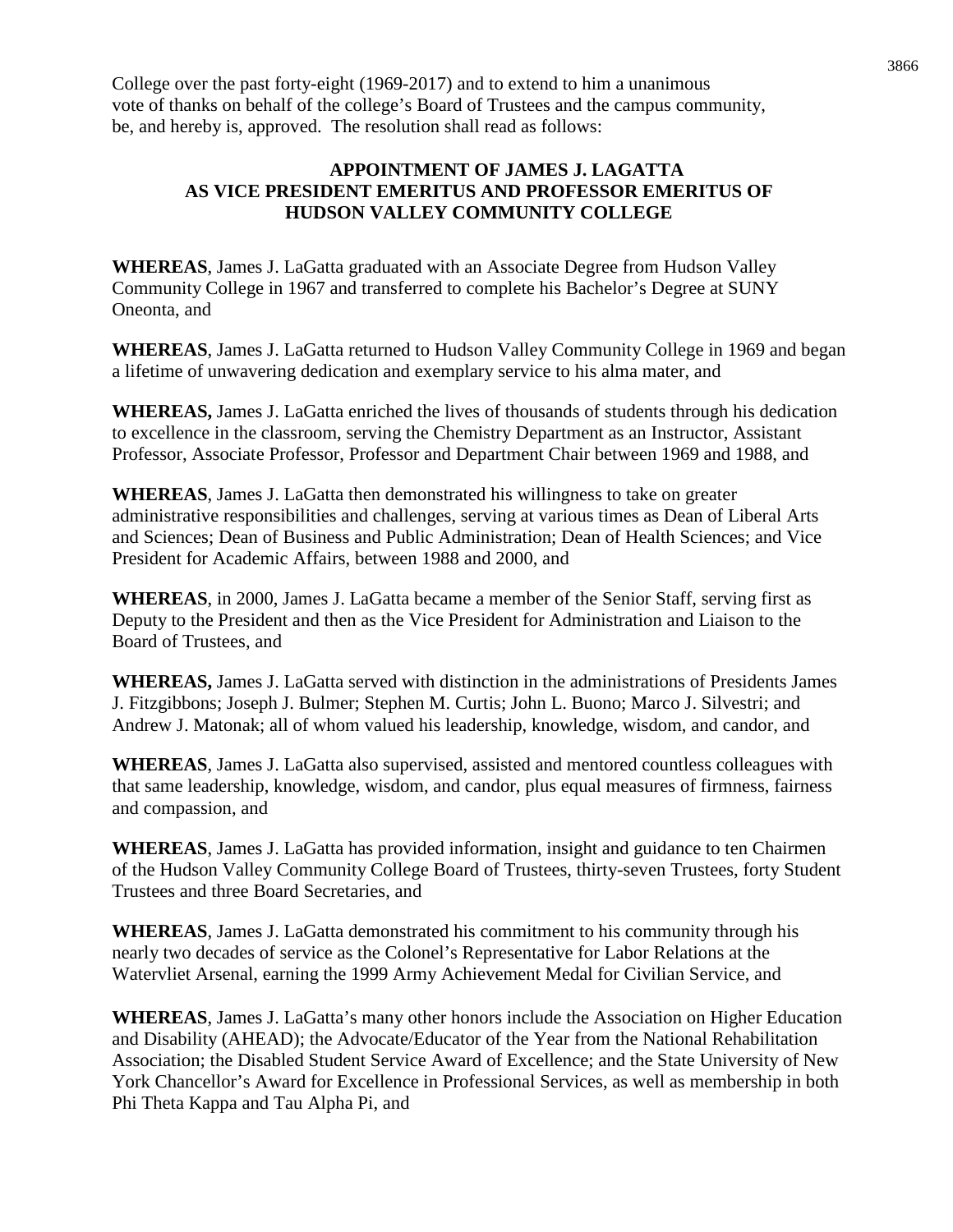**WHEREAS,** James J. LaGatta, together with his wife, Regina Scarano LaGatta '73, have long been committed to giving back to the college through the Hudson Valley Community College Foundation as two of its leading benefactors, donating thousands of dollars over many consecutive years of giving; as members of the President's Circle; and through planned giving with the Heritage Society, and

**WHEREAS**, James J. LaGatta and Regina Scarano LaGatta '73, further demonstrated their mutual commitment to the students of Hudson Valley by establishing the Samuel and Pauline LaGatta Memorial Scholarship in memory of his parents, and

**WHEREAS**, James J. LaGatta demonstrates his pride in Hudson Valley Community College every day in everything he does, and

**WHEREAS**, James J. LaGatta has dedicated every day of his professional life to making Hudson Valley Community College a better place to learn for our students and a better place to work for his colleagues,

**NOW, THEREFORE, BE IT RESOLVED** that, in special recognition of his unique contributions and his exemplary and devoted service to Hudson Valley Community College over the past forty-eight years (1969-2017), the Hudson Valley Community College Board of Trustees hereby appoints James J. LaGatta as Vice President Emeritus and Professor Emeritus, and

**BE IT FURTHER RESOLVED** that this Board hereby extends as its deepest appreciation, a unanimous vote of thanks and all due respect to James J. LaGatta on behalf of the college's Board of Trustees and the entire campus community, and

**BE IT FURTHER RESOLVED** that this Resolution shall be recorded in the minutes of the Hudson Valley Community College Board of Trustees meeting, dated March 28, 2017.

#### **INFORMATION ITEMS INFORMATION**

The following information items were noted: **ITEMS**

#### **A. 2017/2018 COLLEGE FACULTY MERIT RECOMMENDATIONS**

In accord with Article XII-C of the Collective Bargaining Agreement between the College and the Hudson Valley Community College Faculty Association, Faculty merit recommendations effective September 1, 2017 are outlined below and written recommendations of the Vice President for Academic Affairs, Deans and Department Chairpersons at the College are enclosed.

#### **DEPARTMENT CHAIR (\$2000 each)**

Ann Geisendorfer, Professor, Criminal Justice, Forensic Science and Public Administration Peter Sawyer, Professor, History, Philosophy & Social Sciences Maryanne Pepe, Professor, Human Services and Chemical Dependency Counseling

#### **FACULTY (\$1000 each)**

Laurie Bradley, Associate Professor, Biology, Chemistry & Physics Rosanne Raneri, Assistant Professor, Fine Arts, Theatre Arts & Digital Media Alice Malavasic, Associate Professor, History, Philosophy & Social Sciences Jeffery McMinn, Instructor, Dental Hygiene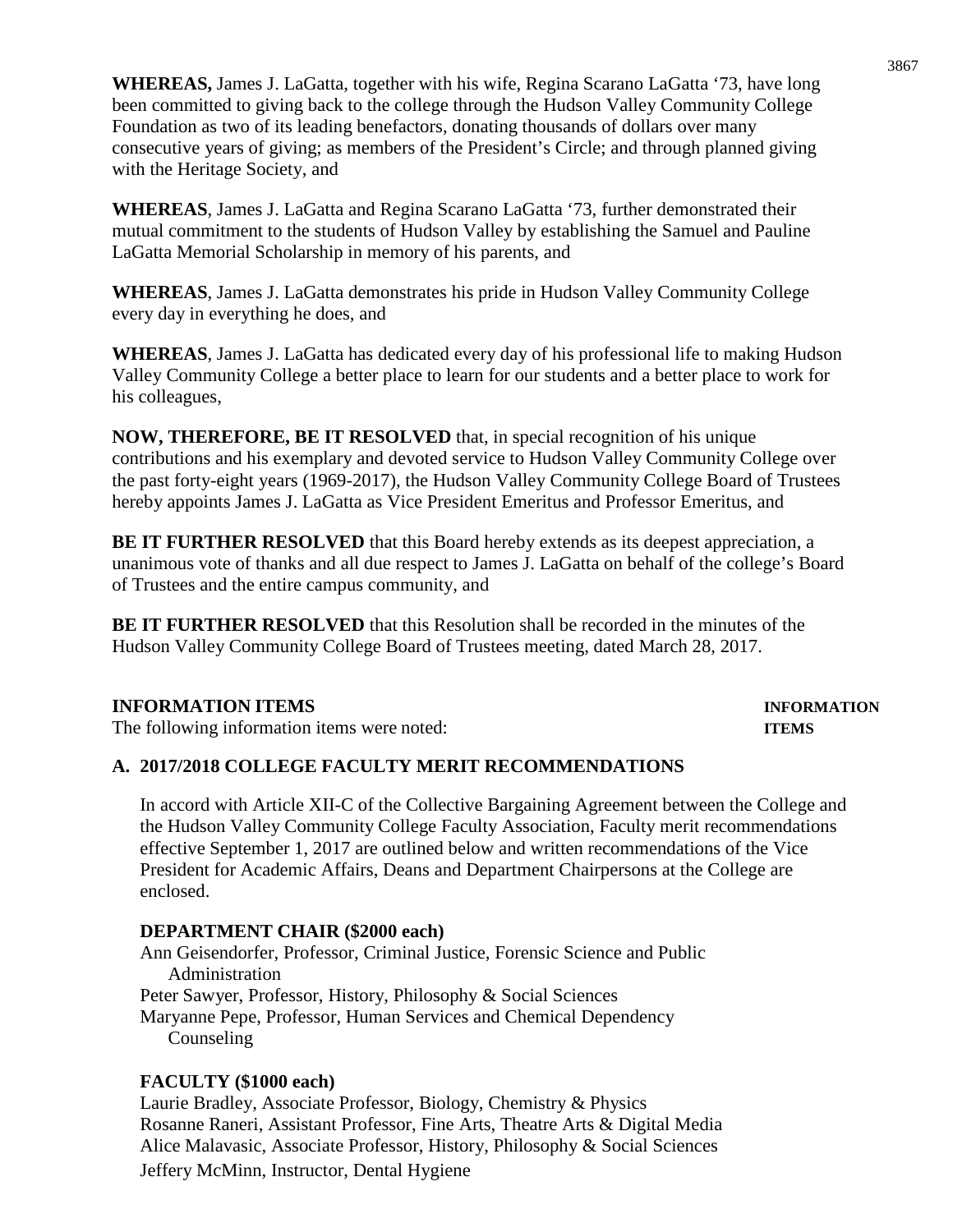#### **B. 2017/2018 COLLEGE NTP MERIT RECOMMENDATIONS (\$1000 Each)**

In accord with section 300.60 of the Administrative Code for Non-Teaching Professional personnel, NTP Merit awards, in the amount of \$1,000 each, effective September 1, 2017, are outlined below.

Howard Bancroft, Advising Specialist, Criminal Justice, Forensic Science and Public Administration David Clickner, Interim Assistant to the Vice President for Academic Affairs Heather Henry, Associate Director, Financial Aid Eric Kiel, Instructional Technologies Support Technician, ITS/VVT Eileen Maloney, Technical Assistant, Enrollment Management and Student Development

#### **C. FULL-TIME FACULTY**

|  | 1. Academic Affairs                                  |             |
|--|------------------------------------------------------|-------------|
|  | Steven Whitney, Education Specialist,                |             |
|  | Learning Center,                                     |             |
|  | f/t appt., eff. $1/31/17$ or thereafter              | \$48,981/yr |
|  | 2. School of Health Sciences                         |             |
|  | Nancy Zotto, Instructor,                             |             |
|  | Surgical Technology,                                 |             |
|  | f/t appt., eff. $3/20/17$ or thereafter              | \$48,981/yr |
|  | D. FULL-TIME NON-TEACHING PROFESSIONALS              |             |
|  | 1. Academic Affairs                                  |             |
|  | Matt Howe, Advising Specialist,                      |             |
|  | Liberal Arts & Science/Advisement Tracks,            |             |
|  | f/t appt., eff. $1/23/17$                            | \$40,100/yr |
|  | Megan McGreevy, Technical Assistant,                 |             |
|  | <b>Instructional Support Services and Retention,</b> |             |
|  | f/t appt., eff. 3/6/17                               | \$39,000/yr |
|  | 2. Enrollment Management & Student Development       |             |
|  | Tom Bain, Head Women's Tennis Coach,                 |             |
|  | Intercollegiate Athletics,                           |             |
|  | f/t temp. appt., eff. $1/30/17$ or thereafter        | \$3500/yr   |
|  | Scott Buniak, Assistant Baseball Coach,              |             |
|  | Intercollegiate Athletics,                           |             |
|  | f/t temp. appt., eff. $2/28/17$ or thereafter        | \$1200/yr   |
|  | Andrew Ewing, Assistant Track and Field Coach,       |             |
|  | Intercollegiate Athletics,                           |             |
|  | f/t temp. appt., eff. $1/26/17$ or thereafter        | \$3000/yr   |
|  | Melissa Melucci, Counselor,                          |             |
|  | Center for Careers and Transfer,                     |             |
|  | f/t appt. (10 month), eff. $3/20/17$ or thereafter   | \$39,000/yr |
|  | Ivan Plata, Assistant Baseball Coach,                |             |
|  | Intercollegiate Athletics,                           |             |
|  | f/t temp. appt., eff. $2/28/17$ or thereafter        | \$1200/yr   |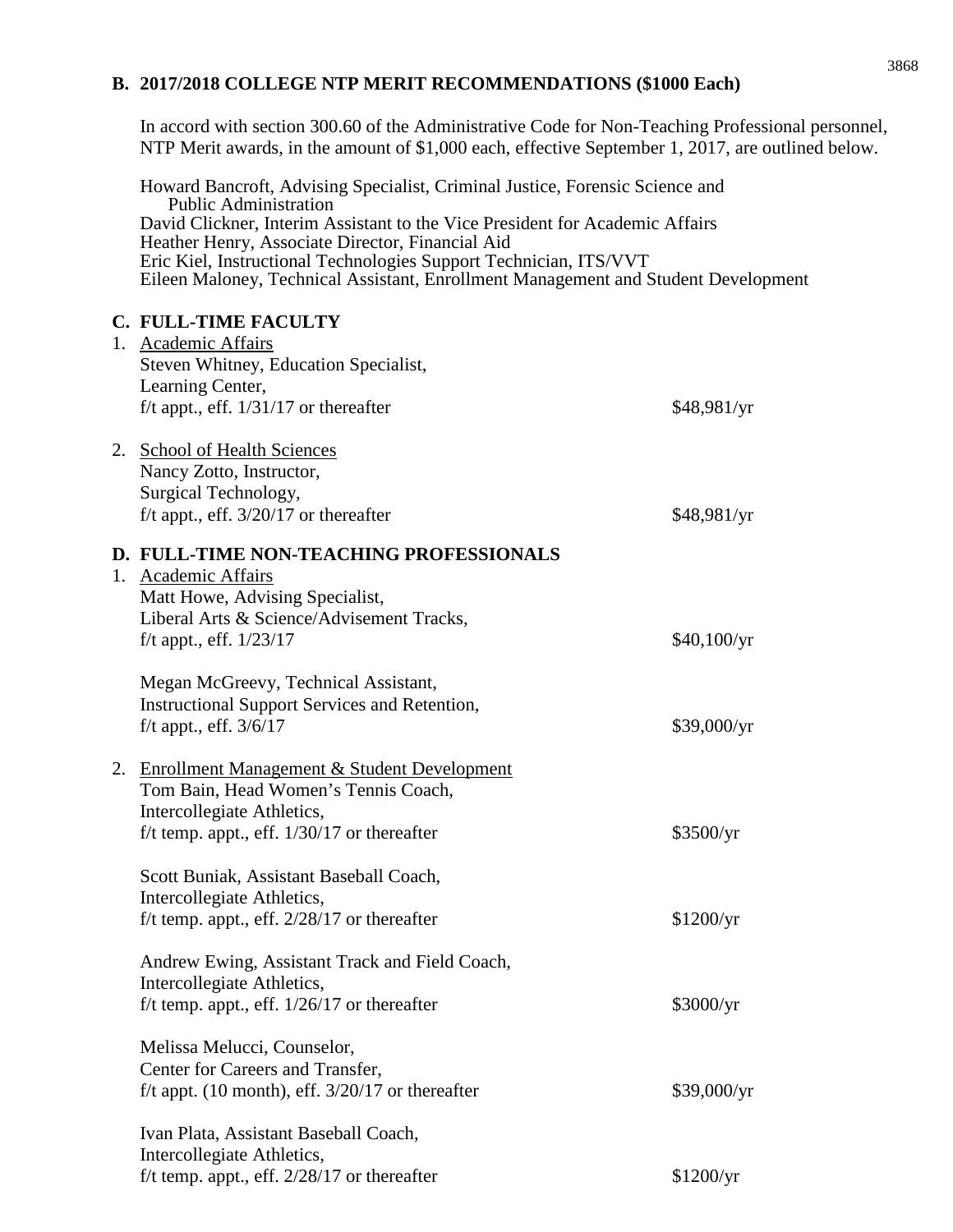| Talia Valenti, Assistant Softball Coach,<br>Intercollegiate Athletics,<br>f/t temp. appt., eff. $1/26/17$ or thereafter                                                          | \$2000/yr   |
|----------------------------------------------------------------------------------------------------------------------------------------------------------------------------------|-------------|
| Maxwell Weaver, Assistant Basketball Coach,<br>Intercollegiate Athletics,<br>f/t temp. appt., eff. $1/26/17$ or thereafter                                                       | \$1000/yr   |
| Kathleen Weeks, Counselor,<br>Wellness Center,<br>f/t appt., eff. $2/16/17$ or thereafter                                                                                        | \$37,200/yr |
| Kelsey Wilson, Head Volleyball Coach,<br>Intercollegiate Athletics,<br>f/t temp. appt., eff. $1/26/17$ or thereafter                                                             | \$4500/yr   |
| 3. E.O.C.<br>Katherine Edge, Counselor,<br><b>Educational Opportunity Center,</b><br>f/t appt., eff. $2/28/17$ or thereafter                                                     | \$44,000/yr |
| 4. Technology, Institutional Assessment and Planning<br>Bryce Coffman, Microcomputer Technician,<br><b>Information Technology Services,</b><br>f/t appt., eff. $1/4/17$          | \$35,000/yr |
| Dennis Wax, Technical Assistant,<br>Technology, Institutional Assessment & Planning,<br>f/t appt., eff. $2/15/17$                                                                | \$37,000/yr |
| Kevin Yukie, Manager of Networks and Systems,<br><b>Information Technology Services,</b><br>f/t appt., eff. $2/6/17$                                                             | \$80,000/yr |
| E. PART-TIME FACULTY<br>1. Academic Affairs<br>Kristina Boudreault, Instructor,<br>Community & Professional Education (non-credit),<br>$p/t$ appt., eff. $1/30/17$ or thereafter | \$25.00/hr  |
| Kathleen Brennan-Claydon, Instructor,<br>Community & Professional Education (non-credit),<br>$p/t$ appt., eff. $1/30/17$ or thereafter                                           | \$25.00/hr  |
| Lisa Crompton, Instructor,<br>Workforce Development,<br>p/t appt., eff. $1/26/17$ or thereafter                                                                                  | \$40.00/hr  |
| Olaiya Curtis, Instructor,<br>Community & Professional Education (non-credit),<br>$p/t$ appt., eff. $1/30/17$ or thereafter                                                      | \$40.00/hr  |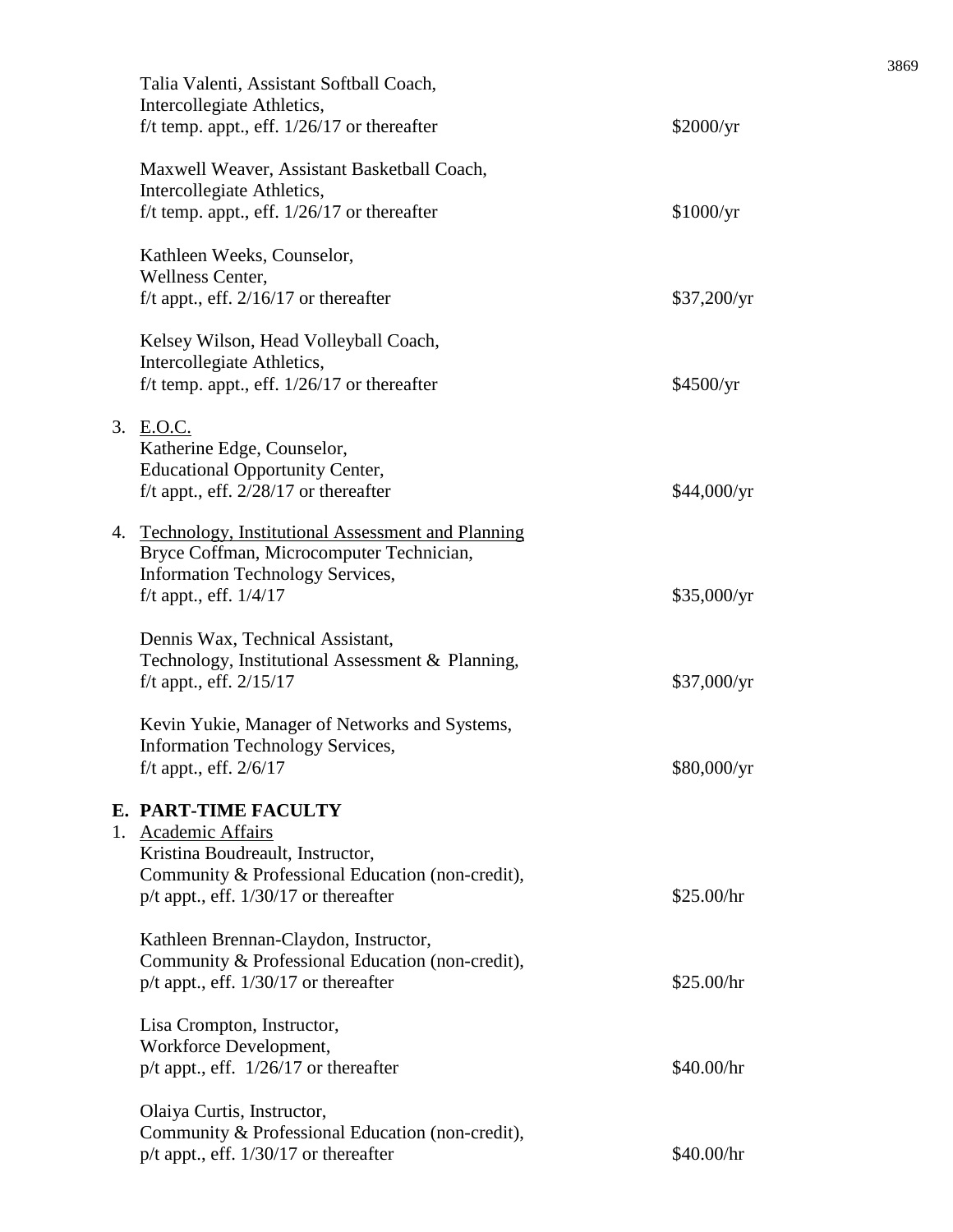|    | Sandra Diamond, Instructor,<br>Community & Professional Education (non-credit),<br>$p/t$ appt., eff. $1/30/17$ or thereafter                                                              | \$25.00/hr |
|----|-------------------------------------------------------------------------------------------------------------------------------------------------------------------------------------------|------------|
|    | Adrienne Frank, Instructor,<br>Community & Professional Education (non-credit),<br>$p/t$ appt., eff. $1/30/17$ or thereafter                                                              | \$25.00/hr |
|    | Steven Grogan, Instructor,<br>Community & Professional Education (non-credit),<br>p/t appt., eff. 1/30/17 or thereafter                                                                   | \$25.00/hr |
|    | Sandra Hassfurter, Instructor,<br>Community & Professional Education (non-credit),<br>$p/t$ appt., eff. $1/30/17$ or thereafter                                                           | \$25.00/hr |
|    | Bridget Mattison, Instructor,<br>Community & Professional Education (non-credit),<br>$p/t$ appt., eff. $1/30/17$ or thereafter                                                            | \$40.00/hr |
|    | Arthur Stuarts, Instructor,<br>Community & Professional Education (non-credit),<br>$p/t$ appt., eff. $1/30/17$ or thereafter                                                              | \$25.00/hr |
|    | Christopher Templin, Instructor,<br>Workforce Development,<br>$p/t$ appt., eff. $1/26/17$ or thereafter                                                                                   | \$60.00/hr |
|    | Sandra Thomas, Instructor,<br>Community & Professional Education (non-credit),<br>$p/t$ appt., eff. $1/30/17$ or thereafter                                                               | \$25.00/hr |
|    | 2. Schools of Business & Engineering and Industrial Technologies<br>Robin Dickinson Sawyer, Instructor,<br>Computing & Information Sciences,<br>$p/t$ appt., eff. $1/30/17$ or thereafter | \$1113/sch |
| 3. | <b>School of Health Sciences</b><br>Nicole Murtagh, Instructor,<br>Nursing,<br>p/t appt., eff 1/17/17                                                                                     | \$1113/sch |
| 4. | School of Liberal Arts & Sciences<br>Lois Frame, Instructor, English, Foreign Languages<br>and English as a Second Language (HS Model),<br>$p/t$ appt., eff. $2/11/16$                    | \$0        |
|    | Carrie Raphael-Cronce, Instructor,<br>English, Foreign Languages and English<br>as a Second Language,                                                                                     |            |
|    | p/t appt., eff. 2/11/16                                                                                                                                                                   | \$1113/sch |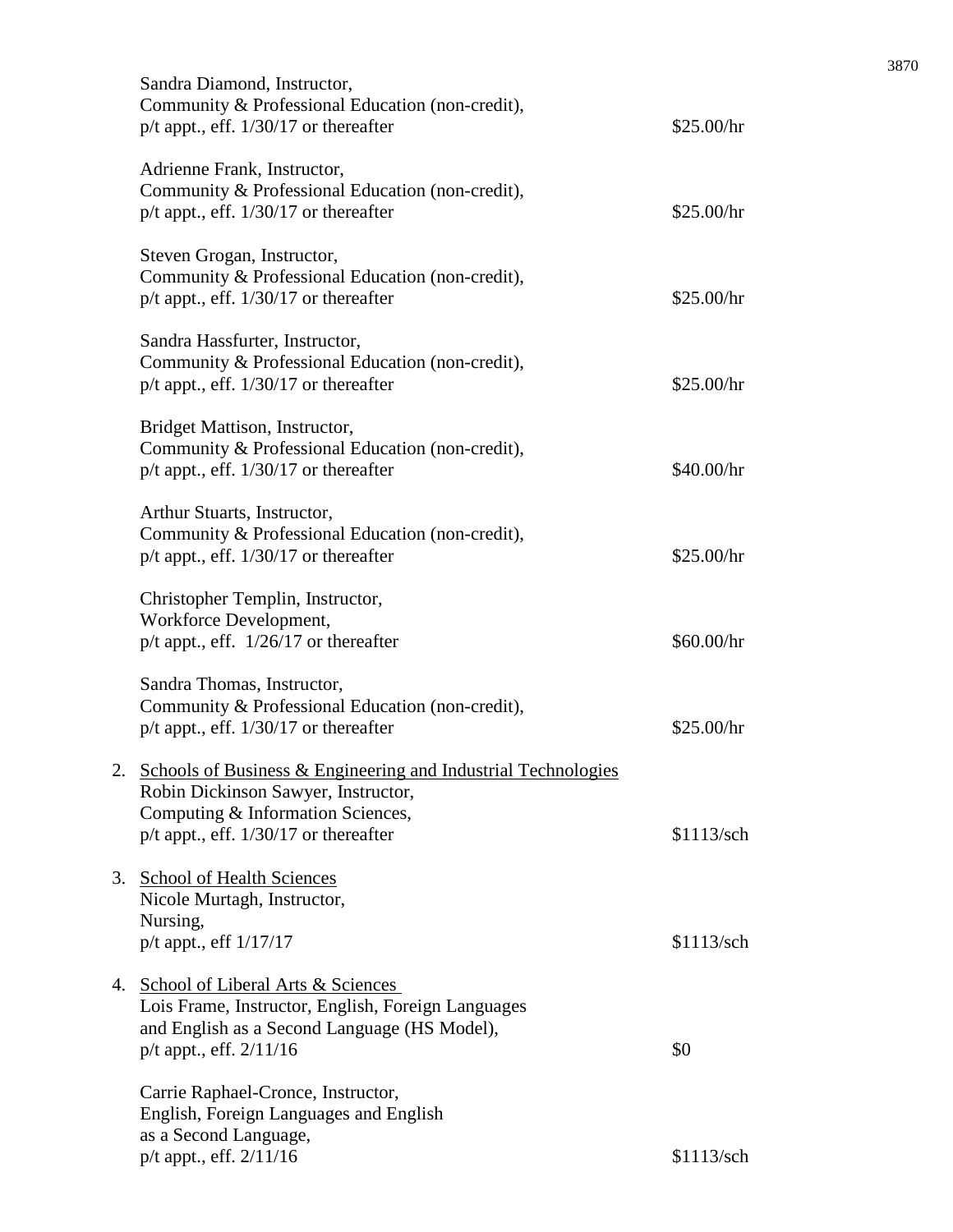|    | Aimee Smi, Instructor, English, Foreign Languages<br>and English as a Second Language (HS Model),<br>$p/t$ appt., eff. $2/11/16$                                                 | \$0          |
|----|----------------------------------------------------------------------------------------------------------------------------------------------------------------------------------|--------------|
|    | F. PART-TIME NON-TEACHING PROFESSIONAL<br>1. Academic Affairs<br>Diane Clark, Technical Assistant,<br>Learning Centers, p/t appt.,<br>eff. $1/30/17$ or thereafter               | \$17.05/hr   |
|    | 2. Enrollment Management & Student Development<br>Andrea Petley, Technical Assistant,<br>Center for Access and Adaptive Technology,<br>$p/t$ appt., eff. $1/18/17$ or thereafter | \$15.00/hr   |
|    | Zachary Hessney, Technical Assistant,<br>Center for Access and Adaptive Technology,<br>$p/t$ appt., eff. $1/18/17$ or thereafter                                                 | \$15.00/hr   |
| 1. | <b>G. NON-INSTRUCTIONAL EMPLOYEES</b><br>Administration<br>Nicholas Anthony, Custodial Worker,<br>Physical Plant,<br>f/t appt., eff. $3/10/17$ or thereafter                     | \$12.8426/hr |
|    | Clifton Houle, Custodial Worker,<br>Physical Plant,<br>f/t appt., eff. $3/10/17$ or thereafter                                                                                   | \$12.8426/hr |
|    | Steven Morrow, Custodial Worker,<br>Physical Plant,<br>f/t appt., eff. $3/10/17$ or thereafter                                                                                   | \$12.8426/hr |
|    | 2. E.O.C.<br>Dawn Mantello, Senior Account Clerk/Typist,<br>E.O.C.,<br>f/t appt., eff. $3/10/17$ or thereafter                                                                   | \$15.4822/hr |
|    | 3. School of Liberal Arts & Sciences<br>Kathleen Duncan, Program Assistant Academics I,<br>Individual Studies,<br>f/t appt., eff. $2/28/17$ or thereafter                        | \$14.2652/hr |
|    | <b>H. U.P.S.E.U.</b><br>1. Administration<br>Loren Grugan, Campus Peace Officer,<br>Public Safety,<br>$p/t$ appt., eff. $1/30/17$ or thereafter                                  | \$21.3621/hr |
|    | Richard Mahoney, Campus Security Officer,<br>Public Safety,<br>p/t appt., eff. 1/30/17 or thereafter                                                                             | \$16.8816/hr |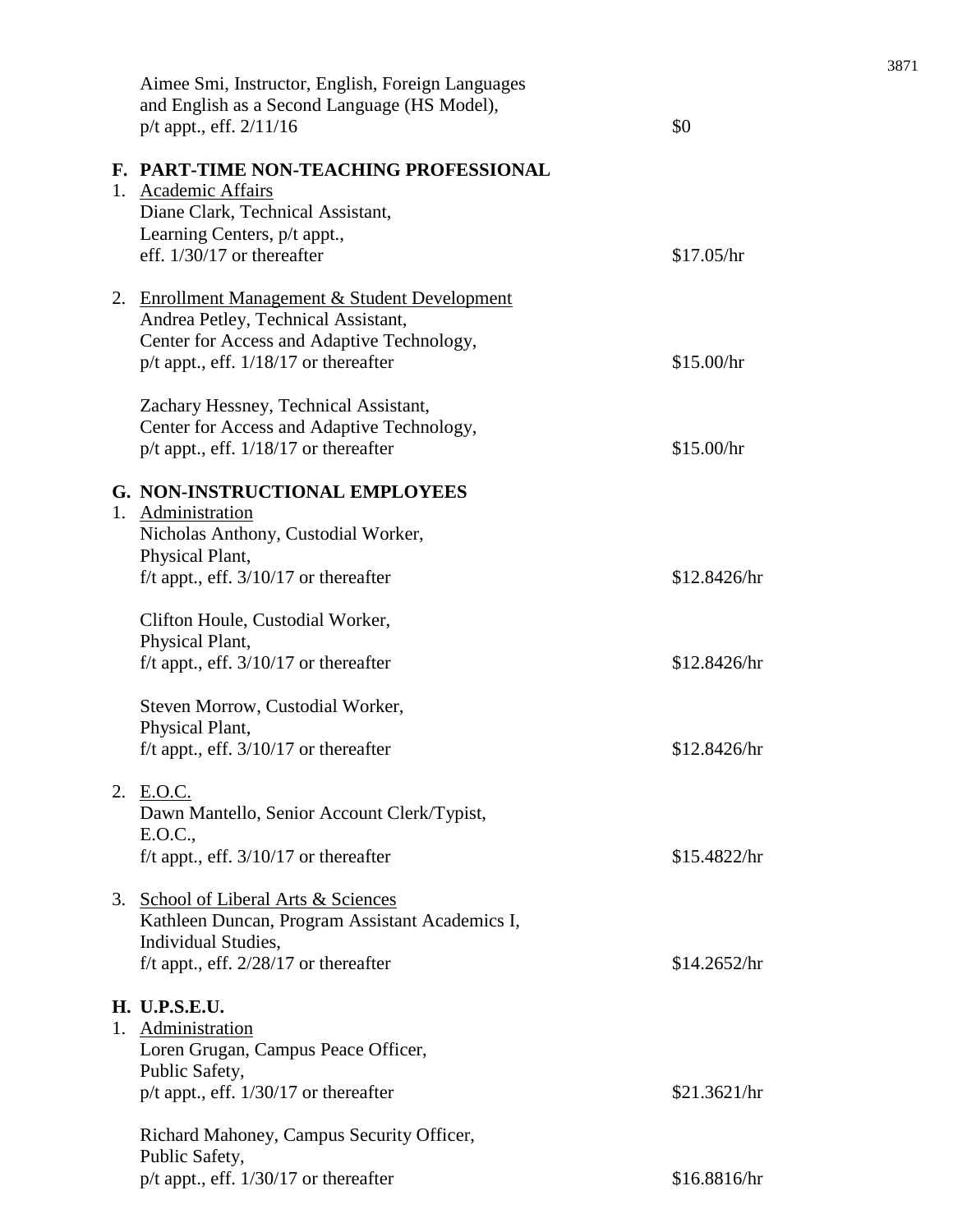Andrew O'Brien, Campus Security Officer, Public Safety,  $p/t$  appt., eff.  $1/30/17$  or thereafter \$16.8816/hr

#### **I. RESIGNATIONS**

- 1. Waill Ayoub, Environmental Health & Safety Technician, eff. 4/21/17
- 2. Carla Gleason, Advising Specialist, LAR, Advisement Tracks, eff. 1/13/17
- 3. Jennifer Koury, Technical Assistant, Center for Access & Assistive Technology, eff. 3/7/17
- 4. Mary Murnan, Assistant Registrar, eff. 1/19/17
- 5. Sarah Retersdorf, Advising Specialist, LAR, Advisement Tracks, eff. 3/18/17
- 6. Kristen Riegel, Advising Specialist, LAR, Advisement Tracks, eff. 1/13/17
- 7. Alfred Williams, Assistant Baseball Coach, Intercollegiate Athletics, eff. 1/17/17

#### **J. RETIREMENTS**

- 1. Ricky Bussing, Motor Equipment Operator Light, Grounds, eff. 4/19/17
- 2. Catherine Davis, Professor, Dental Hygiene, eff. 5/12/17
- 3. Dawn Hopper, Assistant Professor. History, Philosophy & Social Sciences, eff. 3/3/17
- 4. Liliane Khouri, Assistant Professor, Biology, Chemistry & Physics, eff. 5/12/17
- 5. Tina Maloney, Secretary I, Physical Plant Office, eff. 3/3/17
- 6. Doris Schoonmaker, Professor, Mathematics & Engineering Science, eff. 8/31/17

#### **K. ADVISORY COMMITTEE APPOINTMENTS**

- 1. Criminal Justice, Forensic Science and Public Administration Margaret Jones, Counter Terrorism Center, New York State Police
- 2. Teacher Preparation Shawn Hunziker, Principal, Washington-Saratoga-Warren-Hamilton-Essex BOCES

#### **L. ALCOHOLIC BEVERAGE REQUESTS**

- 1. Double H Ranch Garden and Flower Show Reception, McDonough Center, 3/23/17
- 2. Advisory Committee Reception, BTC Meeting Rooms, 3/29/17

#### **M. HVCC MONTHLY FINANCIAL REPORTS**

- 1. Current Unrestricted Fund Revenues & Expenditures, periods ending 1/31/17 and 2/28/17
- 2. Grant Expenditures by Object, periods ending 1/31/17 and 2/28/17

#### **N. FACULTY-STUDENT ASSOCIATION FINANCIAL REPORTS**

1. FSA Financial Statements, as of 12/31/16 and 1/31/17

Upon a motion by Dr. Kapp, seconded by Dr. Jennings, an executive **EXECUTIVE**  session was called at 5:43 p.m. for the purpose of discussing the potential **SESSION** sale of real property.

Upon a motion by Mr. Fagan, seconded by Mr. Lang, the executive session was ended at 6:02 p.m. and Chairman Kelleher opened the meeting.

#### **APRIL MEETING**

The next regular meeting of the Board of Trustees will be held on Tuesday, April 25, 2017.

Upon a motion by Ms. Breselor, seconded by Mr. Zweig, the meeting **ADJOURNMENT** was adjourned at 6:03 p.m.